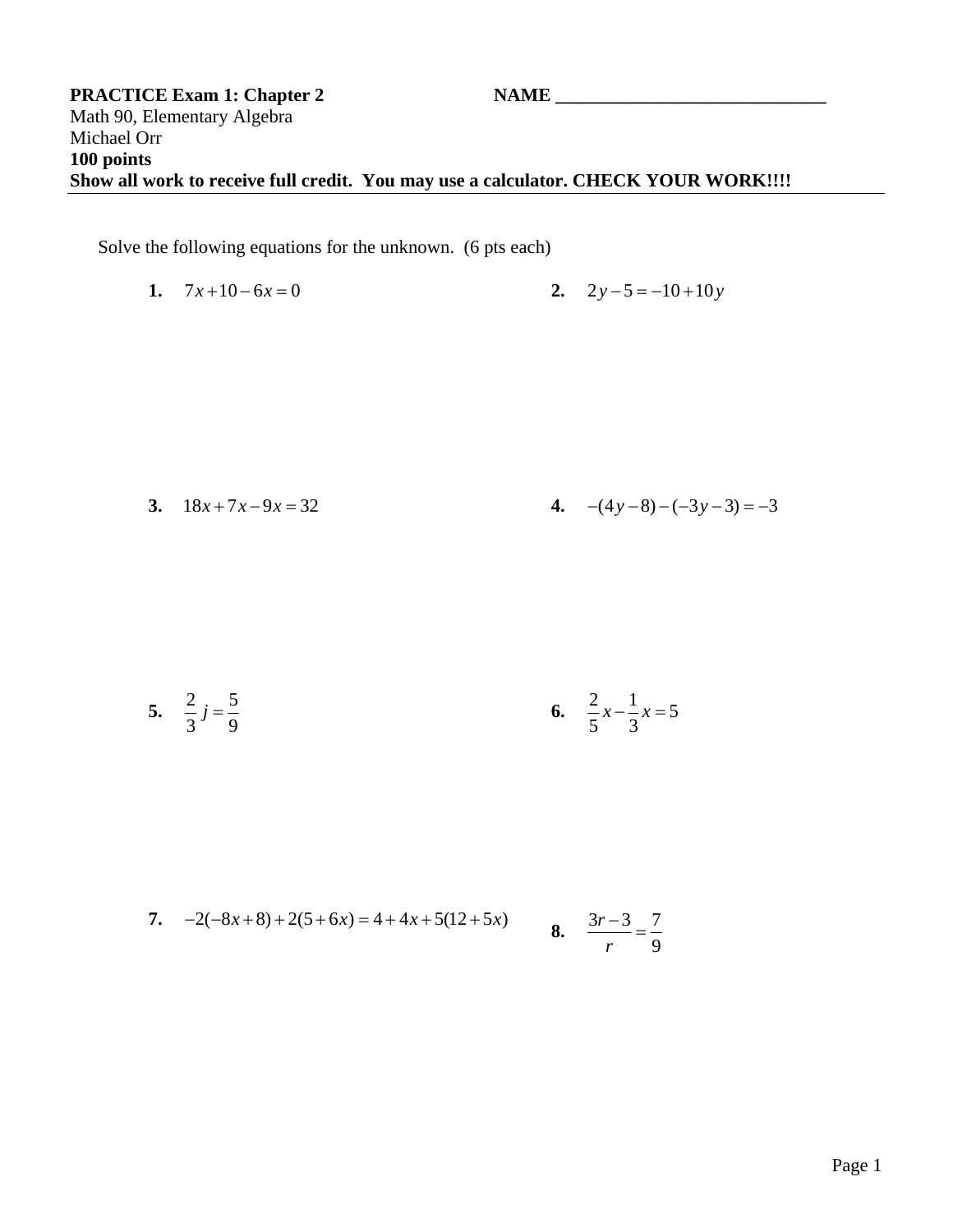(8 pts each) For the next two problems  $(9 \& 10)$ , translate the following sentences into equations and solve for the unknowns:

**9.** Five times a number equals 8 less than 6 times the number. Find the number.

**10.** If 7 is added to a number and the sum is doubled, the result is 14 less than the number. Find the number.

**11.** (8 pts) Solve for the specified variable:  $P = 2L + 2W$  for *W* 

**12.** (8 pts) Which is the best buy for a popular breakfast cereal?

| $15$ -oz size:   | \$2.69 |
|------------------|--------|
| $20$ -oz size:   | \$3.29 |
| $25.5$ -oz size: | \$3.49 |